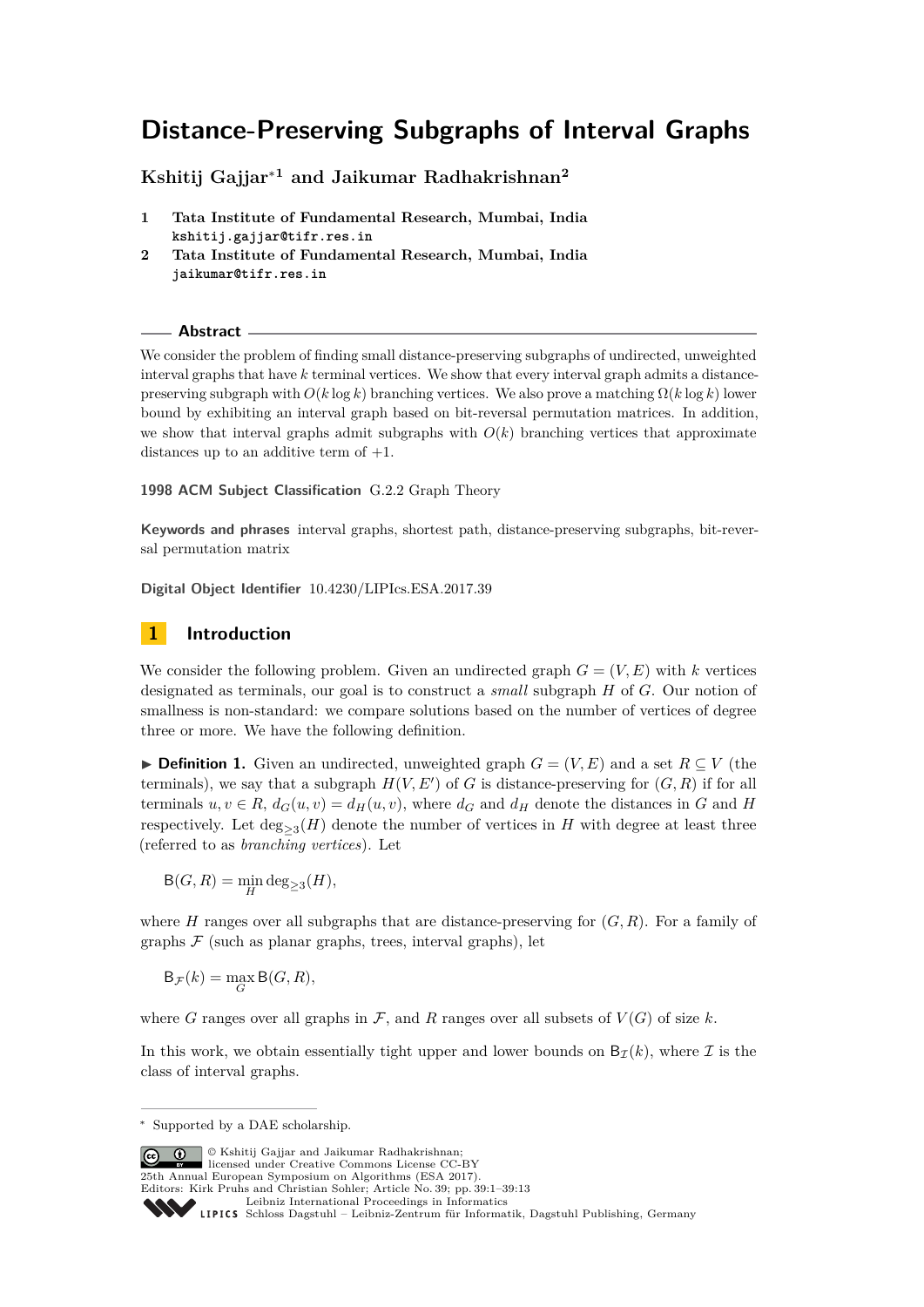## **39:2 Distance-Preserving Subgraphs of Interval Graphs**

<span id="page-1-0"></span> $\triangleright$  **Theorem 2** (Main result). Let I denote the class of interval graphs (see [Theorem 6\)](#page-4-0).

- (a) *(Upper bound)*  $B_{\tau}(k) = O(k \log k)$ .
- **(b)** *(Lower bound) There exists a constant c such that for each k, a positive power of two, there exists an interval graph*  $G_{int}$  *with*  $|R| = k$  *terminals such that*  $B(G_{int}, R) \geq c k \log k$ *. This implies that*  $B_{\mathcal{I}}(k) = \Omega(k \log k)$ *.*

*Parts (a) and (b) imply that*  $B_{\tau}(k) = \Theta(k \log k)$ .

*Remark (i).* Part (a) is constructive. Our proof of the upper bound can be turned into an efficient algorithm that, given an interval graph *G* with *n* vertices, produces the required distance-preserving subgraph *H* in running time polynomial in *n*.

*Remark (ii).* Our interval graphs are unweighted. If we consider the family of interval graphs with non-negative weights on their edges  $(\mathcal{I}_w)$ , then using [\[9,](#page-12-1) Section 5], it is easy to prove that  $B_{\mathcal{I}_w}(k) = \Theta(k^4)$ . Details appear in the full version of the paper.

## **1.1 Motivation and Related Work**

The problem of constructing small distance-preserving subgraphs bears close resemblance to several well-studied problems in graph algorithms: graph compression [\[5\]](#page-12-2), graph spanners [\[3,](#page-12-3) [11\]](#page-12-4), Steiner point removal [\[7,](#page-12-5) [8\]](#page-12-6), graph contractions [\[4\]](#page-12-7), etc.

We emphasize two motivations for studying distance-preserving subgraphs, while basing the measure of efficiency on the number of branching vertices. First, this problem is closely related to the notion of distance-preserving minors introduced by Krauthgamer and Zondiner [\[10\]](#page-12-8). Second, although the problem restricted to interval graphs is interesting in its own right, it can be seen to arise naturally in contexts where intervals represent time periods for tasks. Let us now elaborate on our first motivation. Later, we elaborate on the second.

**► Definition 3.** Let  $G(V, E, w)$  be an undirected graph with weight function  $w : E \to \mathbb{R}^{\geq 0}$ and a set of terminals  $R \subseteq V$ . Then,  $H(V', E', w')$  with  $R \subseteq V' \subseteq V$  and weight function  $w' : E' \to \mathbb{R}^{\geq 0}$  is a distance-preserving minor of *G* if: (i) *H* is a minor of *G*, and (ii)  $d_H(u, v) = d_G(u, v) \forall u, v \in R$ .

Subsequent work by Krauthgamer, Nguyên and Zondiner [\[9,](#page-12-1) [10\]](#page-12-8) implies that  $B_G(k)$  =  $\Theta(k^4)$ , where G is the family of all undirected graphs. Details appear in the full version of the paper.

Using a reduction from the set cover problem, we prove that it is NP-hard to determine if  $B(G, R) \leq m$ , when given a general graph  $G \in \mathcal{G}$ , a set of terminals  $R \subseteq V(G)$ , and a positive integer *m*. Details appear in the full version of the paper.

Following the work of Krauthgamer and Zondiner [\[10\]](#page-12-8), Cheung *et al.* [\[1\]](#page-11-0) introduced the notion of distance-approximating minors.

**► Definition 4.** Let  $G(V, E, w)$  be an undirected graph with weight function  $w : E \to \mathbb{R}^{\geq 0}$ and a set of terminals  $R \subseteq V$ . Then,  $H(V', E', w')$  with  $R \subseteq V' \subseteq V$  and weight function  $w': E' \to \mathbb{R}^{\geq 0}$  is an *α*-distance-approximating minor (*α*-DAM) of *G* if: (i) *H* is a minor of *G*, and (ii)  $d_G(u, v) \leq d_H(u, v) \leq \alpha \cdot d_G(u, v) \forall u, v \in V$ .

In analogy with distance-approximating minors one may ask if interval graphs admit distanceapproximating subgraphs with a small number of branching vertices.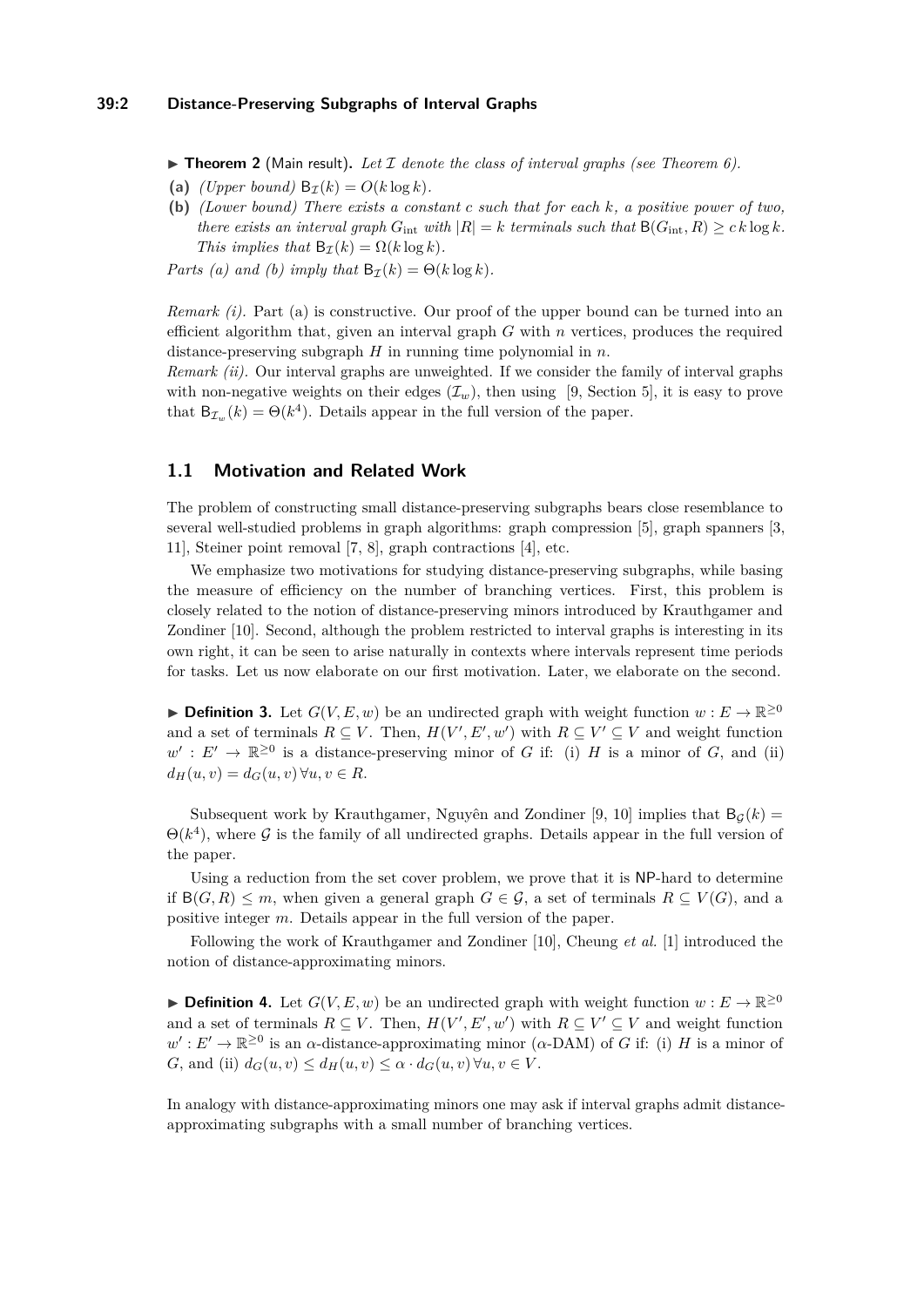<span id="page-2-0"></span> $\triangleright$  **Theorem 5.** Every interval graph *G* with *k* terminals admits a subgraph *H* with  $O(k)$ *branching vertices such that for all terminals u and v of G*

$$
d_G(u, v) \le d_H(u, v) \le d_G(u, v) + 1.
$$

A proof of [Theorem 5](#page-2-0) will appear in the full version of the paper.

We now elaborate on our second motivation. The following example<sup>[1](#page-2-1)</sup> illustrates the relevance of distance-preserving (-approximating) subgraphs for interval graphs.

## **1.2 The Shipping Problem**

The port of Bandarport is a busy sea port. Apart from ships with routes originating or terminating at Bandarport, there are many ships that dock at Bandarport en route to their final destination. Thus, Bandarport can be considered a hub for many ships from all over the world.

Consider the following shipping problem. A cargo ship starts from some port *X*, and has Bandarport somewhere on its route plan. The ship needs to deliver a freight container to another port *Y* , which is not on its route plan. The container can be dropped off at Bandarport and transferred through a series of ships arriving there until it is finally picked up by a ship that is destined for port *Y* . Thus, the container is transferred from *X* to *Y* via some "intermediate" ships at Bandarport<sup>[2](#page-2-2)</sup>.

However, there is a cost associated with transferring a container from one ship to another. This is because each transfer operation requires considerable manpower and resources. Thus, the number of ship-to-ship transfers that a container undergoes should be as small as possible.

Furthermore, there is an added cost if an intermediate ship receives containers from multiple ships, or sends containers to multiple ships. This is mainly because of the bookkeeping overhead involved in maintaining which container goes to which ship. If a ship is receiving all its containers *from* just one ship and sending all those containers *to* just one other ship, then the cost associated with this transfer is zero (since a container cannot be directed to a wrong ship if there is only one option), and this cost increases as the number of *to* and *from* ships increases.

Thus, given the docking times of ships at Bandarport, and a small subset of these ships that require a transfer of containers between each other, our goal is to devise a transfer strategy that meets the following objectives.

- Minimize the number of transfers for each container.
- Minimize the number of ships that have to deal with multiple transfers.

Representing each ship's visit to the port as an interval on the time line, this problem can be modelled using distance-preserving (-approximating) subgraphs of interval graphs. In this setting, a shortest path from an earlier interval to a later interval corresponds to a valid sequence of transfers across ships that moves forward in time. The first objective corresponds to minimizing pairwise distances between terminals; the second objective corresponds to minimizing the number of branching vertices.

<span id="page-2-1"></span> $1$ . This is not a real-life problem, though we learnt that minimizing the number of branching vertices in shipping schedules is logistically desirable.

<span id="page-2-2"></span><sup>&</sup>lt;sup>2</sup> The container cannot be left at the warehouse/storage unit of Bandarport itself beyond a certain limited period of time.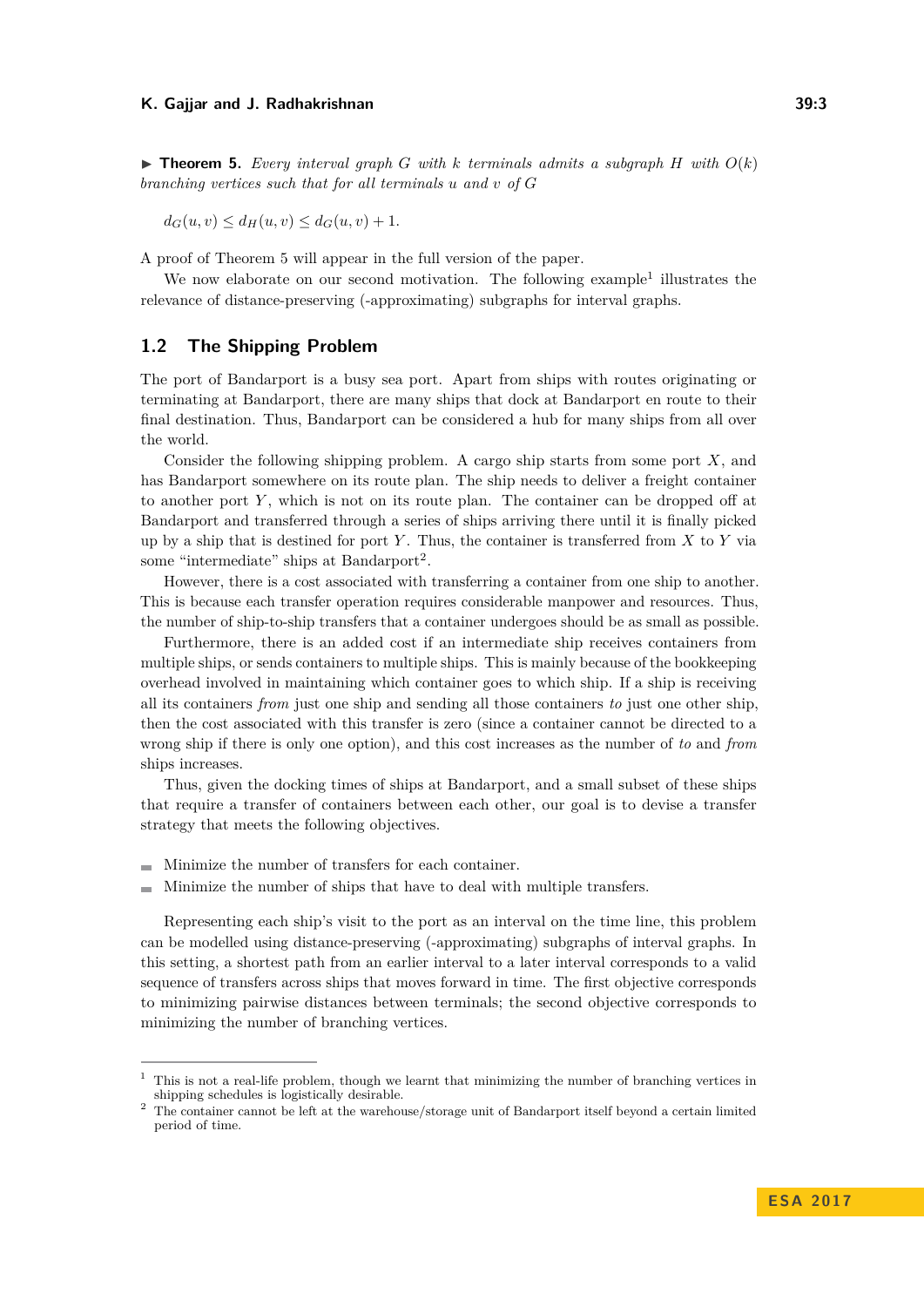## **39:4 Distance-Preserving Subgraphs of Interval Graphs**

Let us now quantify this. Suppose that there are a total of *n* ships that dock at the port of Bandarport. Out of these, there are *k* ships that require a transfer of containers between each other (typically  $k \ll n$ ). Our results for interval graphs imply the following.

- **1.** If we must make no more than the minimum number of transfers required for each container, then there is a transfer strategy in which the number of ships that have to deal with multiple transfers is  $O(k \log k)$ .
- **2.** If we are allowed to make *one* more than the minimum number of transfers required for each container, then there is a transfer strategy in which the number of ships that have to deal with multiple transfers is  $O(k)$ .
- **3.** Neither bound can be improved, i.e. there exist scheduling configurations in which  $\Omega(k)$ and  $\Omega(k \log k)$  ships, respectively, have to deal with multiple transfers.

## **1.3 Our Techniques**

The linear upper bound for  $B_{\mathcal{I}}(k)$  mentioned in [Theorem 5](#page-2-0) is easy to prove, and appears in the full version of the paper. However, if we require that distances be preserved exactly, then the problem becomes non-trivial. We now present a broad overview of the techniques involved in proving our main result.

*The Upper Bound:* We may restrict attention to interval graphs that have interval representations where the terminals are intervals of length 0 (their left and right end points are the same) and the non-terminals are intervals of length 1 (details appear in the full version of the paper). It is well-known that shortest paths in interval graphs can be constructed using a simple greedy algorithm. We build a subgraph consisting of such shortest paths starting at different terminals and add edges to it so that all inter-terminal shortest paths become available in the subgraph. We use a divide-and-conquer strategy, repeatedly "cutting" the graph down the middle into smaller interval graphs. Then we glue the solutions to the two smaller problems together. For this, we need a key observation (which appears to be applicable specifically to interval graphs) that allows one shortest path to "hop" onto another. In this, our upper bound method is significantly different from methods used previously for other families of graphs.

*The Lower Bound:* We construct an interval graph and arrange its vertices on a twodimensional grid instead of the more natural one-dimensional number line. We then show that this grid can be thought of as a matrix, in particular, the bit-reversal permutation matrix (where the ones corresponding to terminals and the zeros to non-terminals). The bit-reversal permutation matrix has seen many applications, most notably in the celebrated Cooley-Tukey algorithm for Fast Fourier Transform [\[2\]](#page-12-9). Prior to our work too, it has been used to devise lower bounds (e.g.  $[6, 12]$  $[6, 12]$  $[6, 12]$ ). Examining the routes available for shortest paths in our interval graph constructing using the bit-reversal permutation matrix requires (i) an analysis of common prefixes of binary sequences, and (ii) building a correspondence between branching vertices and the *k* log *k/*2 edges of a (log *k*)-dimensional Boolean hypercube.

In our formulation, we count the number of branching vertices (vertices with degree  $\geq 3$ ). It is also reasonable to consider the number of edges incident on non-terminal branching vertices (we refer to such edges as *branching edges*) as the measure of complexity. Our  $\Omega(k \log k)$  lower bound is clearly applicable to the number of branching edges as well. In fact, using a more direct argument, one can show that there are interval graphs with *k* terminals that admit distance-preserving subgraphs with  $O(k)$  branching vertices, but need  $\Omega(k \log k)$ branching edges. Details appear in the full version of the paper. However, we do not know if all interval graphs admit distance-preserving subgraphs with *O*(*k* log *k*) branching edges: the best upper bound we know for this variant is  $O(k \log^2 k)$ .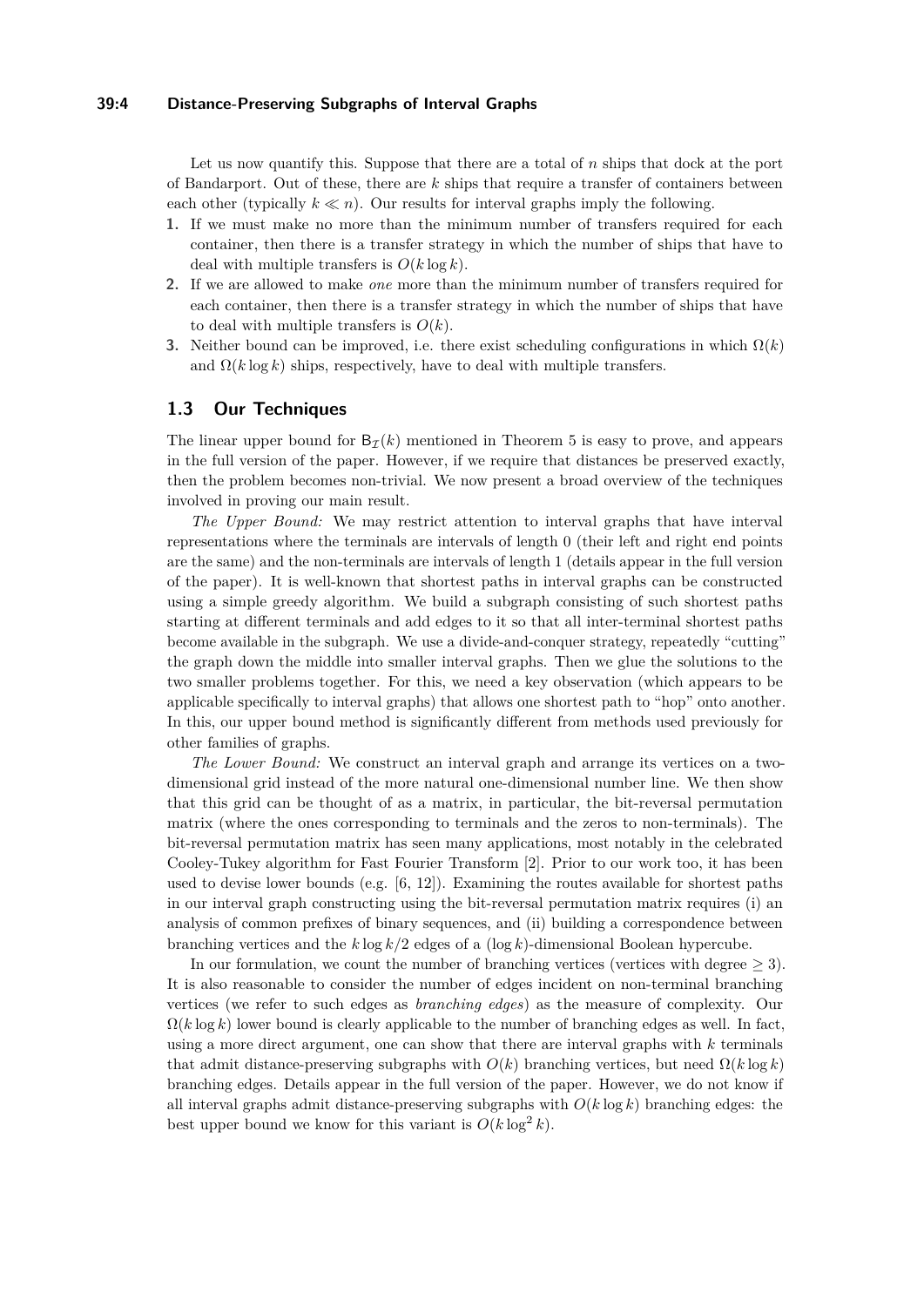# **2 Interval Graphs**

We work with the following definition of interval graphs.

<span id="page-4-0"></span> $\triangleright$  **Definition 6.** An interval graph is an undirected graph  $G(V, E, \text{left}, \text{right})$  with vertex set *V*, edge set *E*, and real-valued functions left :  $V \to \mathbb{R}$  and right :  $V \to \mathbb{R}$  such that:

 $\blacksquare$  left(*x*) ≤ right(*x*) ∀*x* ∈ *V*;

 $( u, v ) \in E$  ⇔ [left $( u ),$  right $( u )$ ] ∩ [left $( v ),$  right $( v )$ ] ≠ Ø.

We order the vertices of the interval graph according to the end points of their corresponding intervals. For simplicity, we assume that all the end points of the intervals have distinct values. Define relations " $\preceq$ " and " $\prec$ " on the set of vertices *V* as follows.

| $u \preceq v \Leftrightarrow \text{right}(u) \leq \text{right}(v)$ | $\forall u, v \in V.$ |
|--------------------------------------------------------------------|-----------------------|
| $u \prec v \Leftrightarrow \text{right}(u) < \text{right}(v)$      | $\forall u, v \in V.$ |

Note that if  $u \prec v$ , then  $u \neq v$ .

It is well-known that shortest paths in interval graphs can be constructed using a greedy algorithm which proceeds as follows. Suppose we need to construct a shortest path from interval *u* to interval *v* (assume  $u \prec v$ ). The greedy algorithm starts at *u*. In each step it chooses the next interval that intersects the current interval and reaches farthest to the right. It stops as soon as the current interval intersects *v*. Let  $P_G^{\text{gr}}(u, v)$  be the shortest path produced by this greedy algorithm between *u* and  $v(u \prec v)$ .

Given real numbers  $a, b \in \mathbb{R}$  such that  $a \leq b$ , let  $G[a, b]$  be the induced subgraph on those vertices *v* of *G* such that  $[\text{left}(v), \text{right}(v)] \cap [a, b] \neq \emptyset$ . Similarly, let *G*[*a, b*] be the induced subgraph on those vertices *v* of *G* such that  $\left[\mathsf{left}(v), \mathsf{right}(v)\right] \cap [a, b) \neq \emptyset$ .

# **3 Proof of the Upper Bound**

In this section, we show that any interval graph *G* with *k* terminals has a distance-preserving subgraph with  $O(k \log k)$  branching vertices, which is simply [Theorem 2](#page-1-0) (a), restated here for completeness.

<span id="page-4-1"></span> $\triangleright$  **Theorem 7.** *If I is the family of all interval graphs, then*  $B_{\mathcal{I}}(k) = O(k \log k)$ *.* 

Fix an interval graph *G* on *k* terminals. Our goal to obtain a distance-preserving subgraph *H* of *G* with  $O(k \log k)$  branching vertices. Note that the *H* that we obtain is not necessarily an interval graph. This is because *H* need not be an induced subgraph of *G*. We may assume (details in the full version of the paper) that all terminals in *G* are point intervals and all non-terminals are unit intervals.

Consider the greedy path  $P_G^{\text{gr}}(t_i, t_k)$  ( $i < k$ ), where  $t_k$  is the rightmost terminal. Our distance-preserving subgraph includes greedy paths from  $t_i$  to  $t_k$  for all  $1 \leq i \leq k$ . Let

$$
H_0 = \bigcup_{1 \le i < k} P_G^{\text{gr}}(i, k). \tag{1}
$$

Now,  $H_0$  already provides for shortest paths from each terminal  $t_i$  to  $t_k$ . In fact, it can be viewed as a shortest path tree with root  $t_k$ , but constructed backwards. Thus, the total number of branching vertices in  $H_0$  is  $O(k)$ . We still need to arrange for shortest paths between other pairs of terminals  $(t_i, t_j)$ . The path  $P_G^{\text{gr}}(t_i, t_j)$  (for  $i < j < k$ ) is either entirely contained in  $P_G^{\text{gr}}(t_i, t_k)$ , or it follows  $P_G^{\text{gr}}(t_i, t_k)$  until it reaches a neighbour of  $t_j$  and then *branches off* to connect to  $t_j$ . We can consider including all paths of the form  $P_G^{\text{gr}}(t_i, t_j)$  in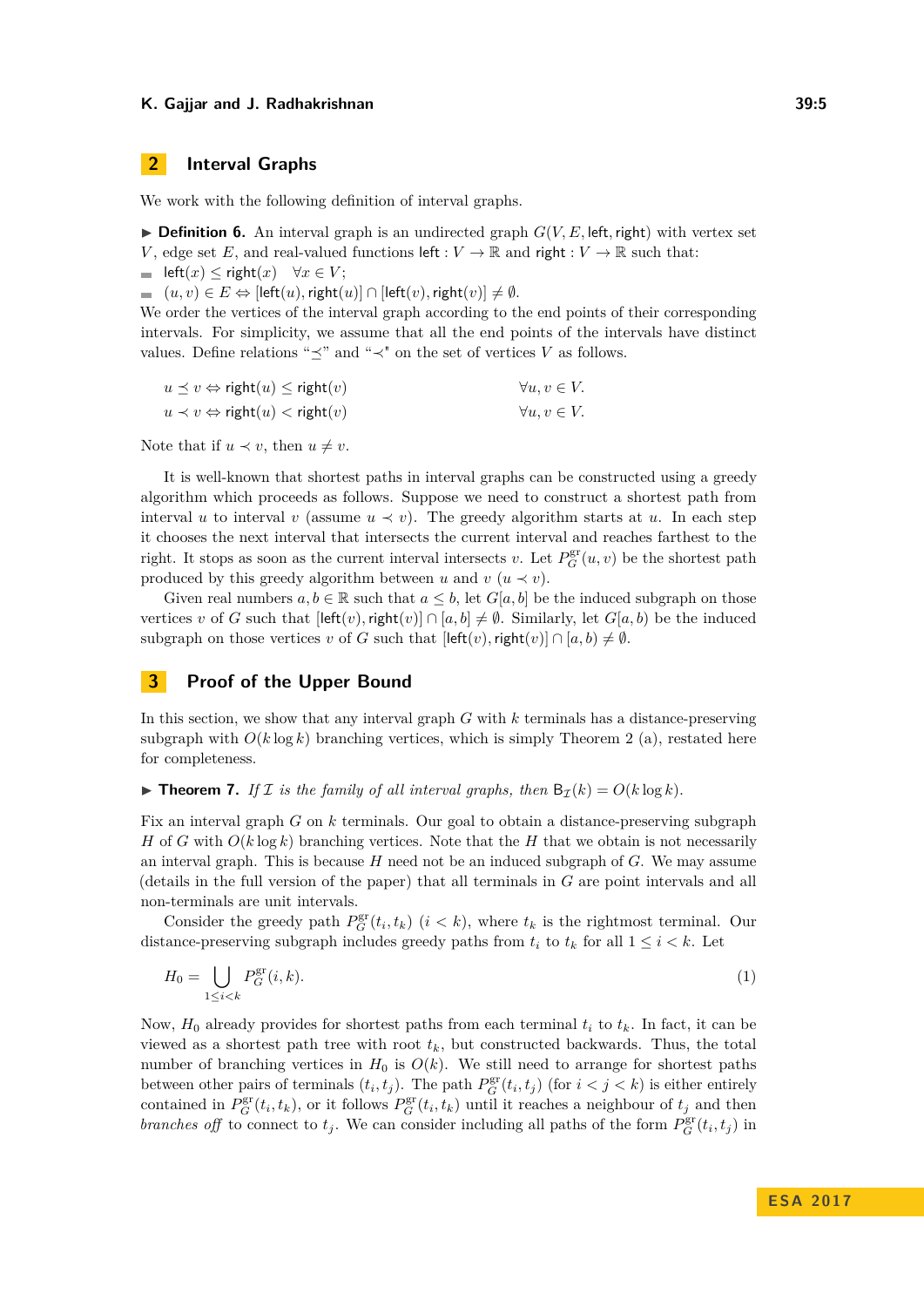#### **39:6 Distance-Preserving Subgraphs of Interval Graphs**

*H*<sub>0</sub>. That is, we need to link each such  $t_j$  to vertices from  $H_0$  so that each path  $P_G^{\text{gr}}(t_i, t_j)$ becomes available. If this is done without additional care, we might end up introducing  $\Omega(k)$ additional branching vertices per terminal, and  $\Omega(k^2)$  branching vertices in all, far more than we claimed.

The crucial idea for overcoming this difficulty is contained in the following lemma.

<span id="page-5-0"></span>► **Lemma 8.** *Suppose*  $v \prec w$  *and*  $d(v, w) = 1$ *. Let*  $(v, v_1, v_2, \ldots, v_\ell)$  *and*  $(w, w_1, w_2, \ldots, w_{\ell'})$ *be greedy shortest paths starting from <i>v and w respectively. Suppose* **right** $(v_\ell)$  < **right** $(w_{\ell'})$ *. Then,*  $\ell \leq \ell'$ .

**Proof.** Since  $d(v, w) = 1$ , the greedy strategy reaches at least as far in  $j + 1$  steps from *v* as it does in *j* steps from *w*. Suppose for contradiction that  $\ell > \ell'$  (that is  $\ell \geq \ell' + 1$ ). Then, we have right $(w_{\ell'}) \leq$  right $(v_{\ell'+1}) \leq$  right $(v_{\ell})$ , contradicting our assumption that  $\mathsf{right}(v_\ell) < \mathsf{right}(w_{\ell'})$ .  $\mathcal{O}(n)$ .

The above lemma is crucial for the construction of our subgraph *H*. For example, suppose  $t_i$  and  $t_j$  both need to reach  $t_r$  via a shortest path. Suppose  $(w_i, t_r)$  is the last edge of  $P_G^{\text{gr}}(t_i, t_r)$  and  $(w_j, t_r)$  is the last edge of  $P_G^{\text{gr}}(t_j, t_r)$ . We claim that it is sufficient to include **only** one of these edges in *H*. If right $(w_i) <$  right $(w_i)$ , then it is enough to include the edge  $(w_i, t_r)$  in *H*; as long as  $t_i$  has a shortest path to  $w_i$ , this edge serves for shortest paths *to*  $t_r$ *from* both  $t_i$  and  $t_j$ . In the construction below, we add links to the greedy paths of  $H_0$  so that we need to provide only one such edge per terminal. This idea forms the basis of the divide-and-conquer strategy which we present below.

Suppose *G* has 2 $\ell$  terminals. We find a point *x* so that both  $G_{\text{left}} = G[-\infty, x]$  and  $G_{\text{right}} = G[x, \infty]$  have  $\ell$  terminals. By induction, we find distance-preserving subgraphs  $H_{\text{left}}$ and  $H_{\text{right}}$  of  $G_{\text{left}}$  and  $G_{\text{right}}$  with at most  $f(\ell)$  branching vertices each. The union of  $H_{\text{left}}$ and  $H_{\text{right}}$  has just  $2f(\ell)$  branching vertices, but it does not yet guarantee shortest paths from terminals in  $H_{\text{left}}$  to terminals in  $H_{\text{right}}$ . Using [Theorem 8](#page-5-0) and the discussion above, we connect each terminal  $t_j$  in  $H_{\text{right}}$  to **only** one of the greedy shortest paths of terminals from  $H_{\text{left}}$ , and ensure that shortest paths to  $t_j$  are preserved from all terminals  $t_i$  in  $H_{\text{left}}$ . This creates  $O(\ell)$  additional branching vertices and give us a recurrence of the form

$$
f(2\ell) \le 2f(\ell) + O(\ell),
$$

and the desired upper bound of  $O(k \log k)$ . Unfortunately, there are technical difficulties in implementing the above strategy as stated. It is therefore helpful to augment  $H_0$  by adding all greedy paths  $P_G^{\text{gr}}(t_i, t_j)$ , where  $d(i, j) \leq 4$ . As a result, for each terminal  $t_i$ , the first three vertices on  $P_G^{\text{gr}}(t_i, t_k)$  might become branching vertices. In all, this adds a *one-time cost* of  $O(k)$  branching vertices to our subgraph. We now present the argument formally.

For each (*a, b*), let *f*(*a, b*) be the minimum number of non-terminals in a subgraph *H* of  $G[a, b]$  such that  $H_0 \cup H$  preserves all inter-terminal distances in  $G[a, b]$ ; let

$$
f(\ell) = \max_{(a,b)} f(a,b),
$$

where  $(a, b)$  ranges over all pairs such that  $G[a, b]$  has at most  $\ell$  terminals. The following lemma is the basis of our induction.

<span id="page-5-1"></span>► Lemma 9. (i)  $f(1) = 0$ ; **(ii)**  $f(2\ell) \leq 2f(\ell) + O(\ell)$ .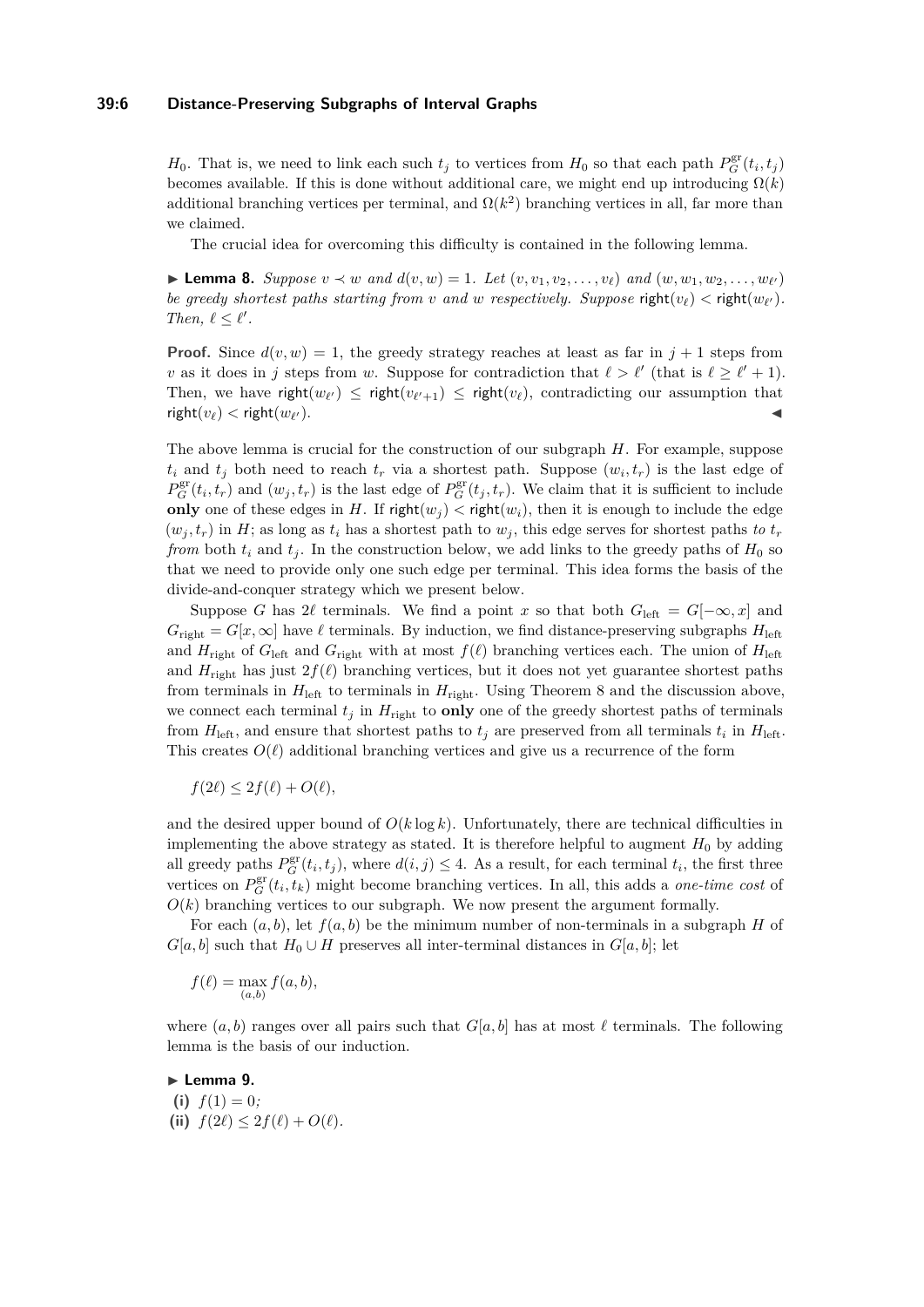**Proof.** Part (i) is trivial. For part (ii), fix a pair  $(a, b)$  such that  $G[a, b]$  has at most  $2\ell$ terminals. If  $b - a \leq 1$ ,  $H_0$  already preserves distances between every two terminals in  $G[a, b]$ . So, we may take *H* to be empty. Now assume that  $b - a > 1$ . Pick  $x \in [a, b]$  as large as possible such that (i)  $b - x \geq 1$ , and (ii)  $G[x, b]$  has at least  $\ell$  terminals.

Let  $G_{\text{left}} = G[a, x)$  and  $G_{\text{right}} = G[x, b]$ . Since  $G_{\text{right}}$  has at least  $\ell$  terminals,  $G_{\text{left}}$  has at most  $\ell$  terminals. So, we obtain (by induction) a subgraph  $H_{\text{left}}$  of  $G[a, b]$  with at most  $f(\ell)$ non-terminals, such that  $H_0 \cup H_{\text{left}}$  preserves inter-terminal distances in  $G_{\text{left}}$ . If  $b - x > 1$ , then  $G_{\text{right}}$  has exactly  $\ell$  terminals, and we obtain by induction a subgraph  $H_{\text{right}}$  with at most  $f(\ell)$  non-terminals such that  $H_0 \cup H_{\text{right} }$  preserves all inter-terminal distances in  $G[x, b]$ . If  $b - x = 1$ , then we may take  $H_{\text{right}}$  to be empty (for  $H_0$  already preserves inter-terminal distances in  $G[x, b]$ ).

Our final subgraph *H* shall be of the form  $H_{\text{left}} \cup H_{\text{right}} \cup H_A \cup H_B$ , where  $H_A$  and  $H_B$ are defined as follows. First, consider  $H_A$ . Let  $P_{\text{left}}$  be the set of greedy paths from the terminals in  $H_{\text{left}}$  to the terminal  $t_k$ . Let  $V_A$  be the set of all non-terminal intervals of  $P_{\text{left}}$ that intersect with the interval  $[x, x + 1]$ . It is easy to see that any path in  $P_{\text{left}}$  contributes at most 4 non-terminals to  $V_A$ . So,  $|V_A| \leq 4\ell$ . Let  $H_A$  be the subgraph of  $G[a, b]$  induced by  $V_A$  and the terminals in  $G[x, x+1]$ .

Note that  $H_0 \cup H_{\text{left}} \cup H_{\text{right}} \cup H_A$  preserves all inter-terminal distances in  $G[a, x+1]$  as well as all inter-terminal distances in  $G[x + 1, b]$ . It, in fact, does more. For each terminal  $t_i$ in  $G[a, x)$ , let  $v_i$  be the last vertex on the greedy path  $P_G^{\text{gr}}(t_i, t_k)$  that is in  $V_A$ . Then, the above graph contains the greedy shortest path from every terminal  $t_j$  in  $G[a, x]$  to  $v_i$ .

Now, it only remains to ensure that distances between terminals in  $G[a, x)$  and terminals in  $G[x + 1, b]$  are preserved. Let us now define  $H_B$ . For each terminal  $t_j$  in  $G[x + 1, b]$ , let *v* be the earliest interval (with respect to  $\prec$ ) of  $P_{\text{left}}$  that contains  $t_j$ . Then, we include the edge  $(v, t_i)$  in  $H_B$ . Thus,  $H_B$  contains at most one non-terminal per vertex in  $G[x + 1, b]$ , that is,  $O(\ell)$  non-terminals in all. This completes the description of  $H_A$  and  $H_B$ . The final subgraph is  $H = H_{\text{left}} \cup H_{\text{right}} \cup H_A \cup H_B$ .

<span id="page-6-0"></span>► **Claim 10.** Let  $t_i$  be a terminal in  $G[a, x)$  and  $t_r$  be a terminal in  $G[x, b]$ . Then,  $H_0 \cup H$ *preserves the distance between terminal*  $t_i$  *and*  $t_r$ *.* 

**Proof of [Claim 10.](#page-6-0)** Let *v* be the vertex that we attached to  $t_r$  in  $H_B$ . If *v* is on  $P_G^{\text{gr}}(t_i, t_k)$ , then it follows that  $P_G^{\text{gr}}(t_i, t_r)$  is in *H*, and we are done. So we assume that *v* is not on  $P_G^{\text{gr}}(t_i, t_k)$ . Then, let  $j \neq i$  be such that  $v \in P_G^{\text{gr}}(t_j, t_k)$ . Then, we have paths

$$
P_G(t_i, t_r) = (t_i, w_1, w_2, \dots, w_p, w_{p+1}, \dots, w_{\ell'}, t_r);
$$
  
\n
$$
P_H(t_i, t_r) = (t_i, w_1, w_2, \dots, w_p, v_{q+1}, \dots, v_{\ell} = v, t_r),
$$

where  $v_{q+1}$  is the last vertex on  $P_G^{\text{gr}}(t_j, t_k)$  in  $G[x, x+1]$ , and  $w_p$  is the first vertex on  $P_G^{\text{gr}}(t_i, t_r)$  such that  $(w_p, v_{q+1}) \in E(G)$ . From the construction of  $H_A$ ,  $(w_p, v_{q+1}) \in E(H)$ . Following  $v_q$ ,  $(v_{q+1}, \ldots, v_\ell = v, t_r)$  are the subsequent vertices on  $P_G^{\text{gr}}(t_j, t_r)$ . Note that: (i)  $v_{q+1} \prec w_{p+1}$  (otherwise *v* is on  $P_G^{\text{gr}}(t_i, t_k)$ ), (ii)  $d(v_{q+1}, w_{p+1}) = 1$  (both intervals contain  $\mathsf{right}(w_p)$ ), and (iii)  $\mathsf{right}(v_\ell) < \mathsf{right}(w_{\ell'})$  (since *v* is the earliest interval of  $P_{\text{left}}$  that contains  $(t_j)$ . By [Theorem 8,](#page-5-0)  $\ell - q - 1 \leq \ell' - p - 1$ . Thus,  $P_H(t_i, t_r)$  is no longer than  $P_G^{\text{gr}}(t_i, t_r)$ .

We can now complete the proof of [Theorem 7.](#page-4-1) By [Theorem 9,](#page-5-1) there is a subgraph  $H'$  of *G* such that  $H = H_0 \cup H'$  preserves all inter-terminal distances in *G*,  $H_0$  has  $O(k)$  branching vertices and *H*<sup> $\prime$ </sup> has  $O(k \log k)$  non-terminals. It follows that *H* has  $O(k \log k)$  branching vertices.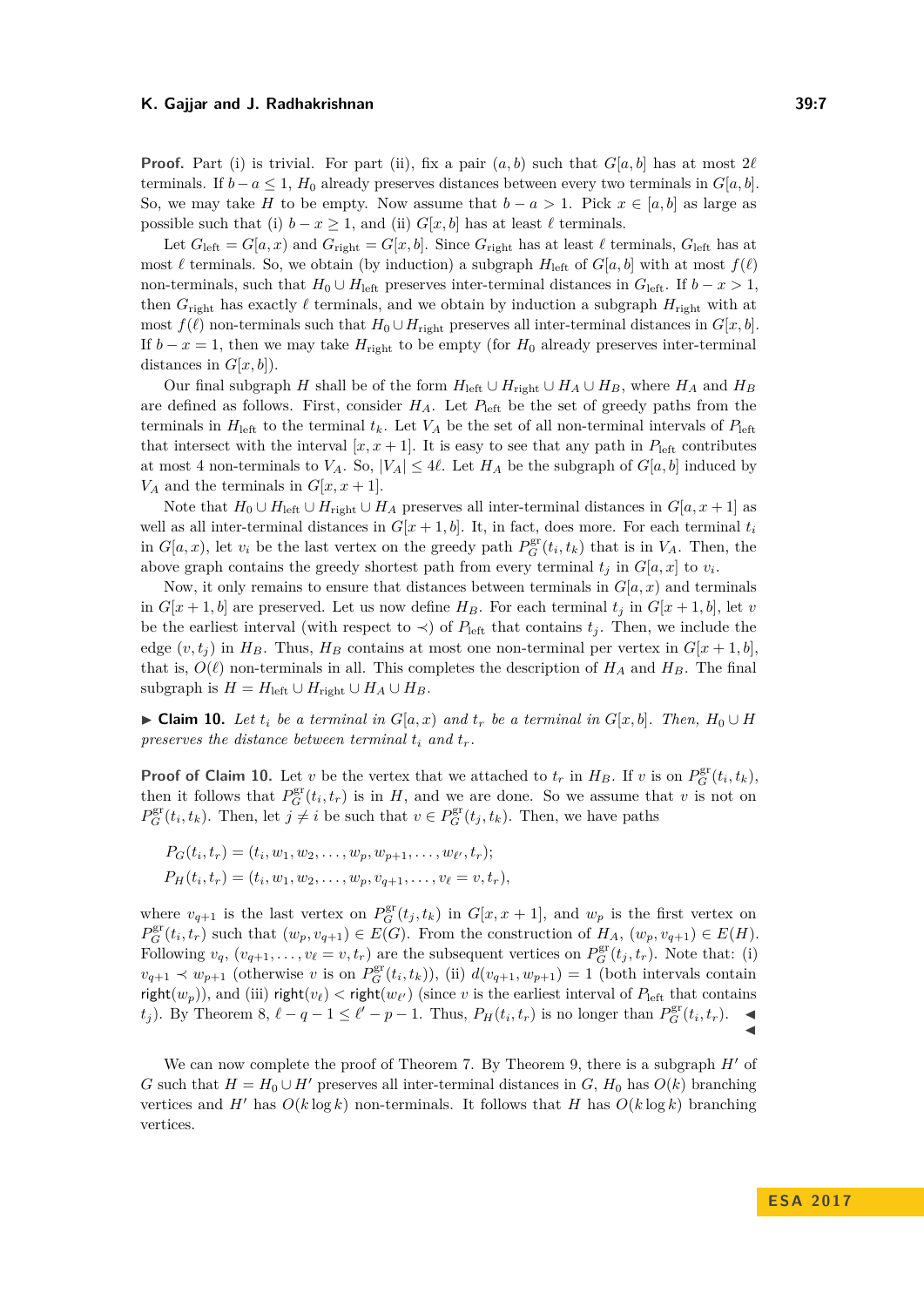#### **39:8 Distance-Preserving Subgraphs of Interval Graphs**

# **4 Proof of the Lower Bound**

In this section, we show that there exists an interval graph  $G_{\text{int}}$  such that any distancepreserving subgraph of  $G_{\text{int}}$  has  $\Omega(k \log k)$  branching vertices, which is simply [Theorem 2](#page-1-0) (b), restated here for completeness.

<span id="page-7-2"></span> $\triangleright$  **Theorem 11.** *If I is the family of all interval graphs, then* B<sub>*I*</sub>(*k*) = Ω(*k* log *k*).

#### **4.1 Preliminaries**

We first set up some terminology that we use in this section. Let  $k = 2^{\gamma}$ , where  $\gamma$  is a positive integer. We identify the numbers in the set  $\{0, 1, \ldots, k-1\}$  with elements of  $\{0, 1\}^{\gamma}$  using the *γ*-bit binary representation. We index the bits of the binary strings from left to right using integers  $i = 1, 2, \ldots, \gamma$ . Thus,  $x[i]$  denotes the *i*-th bit of  $x$  (from the left); we use  $x[i, j]$ to denote the string  $x[i] x[i+1] \dots x[j]$  of length  $j - i + 1$  (here *i, j* satisfy  $1 \le i \le j \le \gamma$ ).

For a string of bits *a*, we use  $\mathbf{rev}_\gamma(a)$  to represent the reverse of *a*, that is, the binary string obtained by writing the bits of *a* in the reverse order (e.g., **rev**<sub>*γ*</sub>(00010) = 01000). We may arrange binary strings in a binary tree. Refer to [Figure 1](#page-8-0) for an example. The root is the empty string; the left child of a vertex *x* is the vertex  $x \, 0$ , and its right child is the vertex  $x \, 1$ . In particular, the string *y* is a *descendant* of the string *x* if *y* is obtained by concatenating *x* with some (possibly empty) string *z*, that is,  $y = xz$ . Consider the binary tree of depth *γ*, whose leaves correspond to elements of  $\{0,1\}^{\gamma}$ . For distinct elements  $x, y \in \{0,1\}^{\gamma}$ , let  $lca(x, y)$  be the *lowest common ancestor* of x and y defined as follows:

$$
lca(x, y) = x[1, \ell - 1] = y[1, \ell - 1], \text{ where } \ell = \min\left\{i \in [\gamma] : x[i] \neq y[i]\right\}.
$$

For example,  $\textbf{lca}(0100111, 0101010) = 010$ . Let  $|\textbf{lca}(x, y)|$  be the *floor of*  $\textbf{lca}(x, y)$ , and  $\lceil \text{lca}(x, y) \rceil$  be the *ceiling of*  $\text{lca}(x, y)$  defined as follows:

$$
[\mathbf{lca}(x,y)] = \mathbf{lca}(x,y) \ 0 \ 1^{\gamma-\ell}
$$

$$
[\mathbf{lca}(x,y)] = \mathbf{lca}(x,y) \ 1 \ 0^{\gamma-\ell}
$$

Since  $[\textbf{lca}(x, y)]$ ,  $[\textbf{lca}(x, y)] \in \{0, 1\}^{\gamma}$ , we may regard  $[\textbf{lca}(x, y)]$  and  $[\textbf{lca}(x, y)]$  as numbers in the set  $\{0, 1, \ldots, k-1\}$ . Note that  $|\text{lca}(x, y)| = [\text{lca}(x, y)] - 1$ , and if  $x < y$ , then  $[\textbf{lca}(x, y)] \in [x, y)$  and  $[\textbf{lca}(x, y)] \in (x, y]^3$  $[\textbf{lca}(x, y)] \in (x, y]^3$ .

Strings in  $\{0,1\}^{\gamma}$  can also be viewed as vertices of an  $\gamma$ -dimensional hypercube, with edge set

 $\mathcal{H}_{\gamma} = \{(x, x') : x, x' \in \{0, 1\}^{\gamma} \text{ and } x < x' \text{ and } \text{Ham}(x, x') = 1\},$ 

where  $\text{Ham}(x, x')$  is the Hamming distance between *x* and *x'*. Thus, if  $(x, x') \in \mathcal{H}_{\gamma}$ , then *x* and  $x'$  differ at a unique location where  $x$  has a zero and  $x'$  a one.

<span id="page-7-1"></span>► Claim 12. *Suppose*  $(x, x')$  *and*  $(y, y')$  *are distinct edges of*  $\mathcal{H}_{\gamma}$ *.* (a) If  $lca(x, x') = lca(y, y')$ , then  $[\mathbf{rev}_{\gamma}(x), \mathbf{rev}_{\gamma}(x')] \cap [\mathbf{rev}_{\gamma}(y), \mathbf{rev}_{\gamma}(y')] = \emptyset$ . **(b)** *If*  $\{|\textbf{lca}(x, x')|, |\textbf{lca}(y, y')|\} \subseteq [x, x') \cap [y, y')$ , then

 $[\mathbf{rev}_{\gamma}(x), \mathbf{rev}_{\gamma}(x')] \cap [\mathbf{rev}_{\gamma}(y), \mathbf{rev}_{\gamma}(y')] = \emptyset.$ 

<span id="page-7-0"></span> $x^3$   $[x, y] \triangleq \{x, x+1, x+2, \ldots, y\}$  and  $[x, y) \triangleq \{x, x+1, x+2, \ldots, y-1\}.$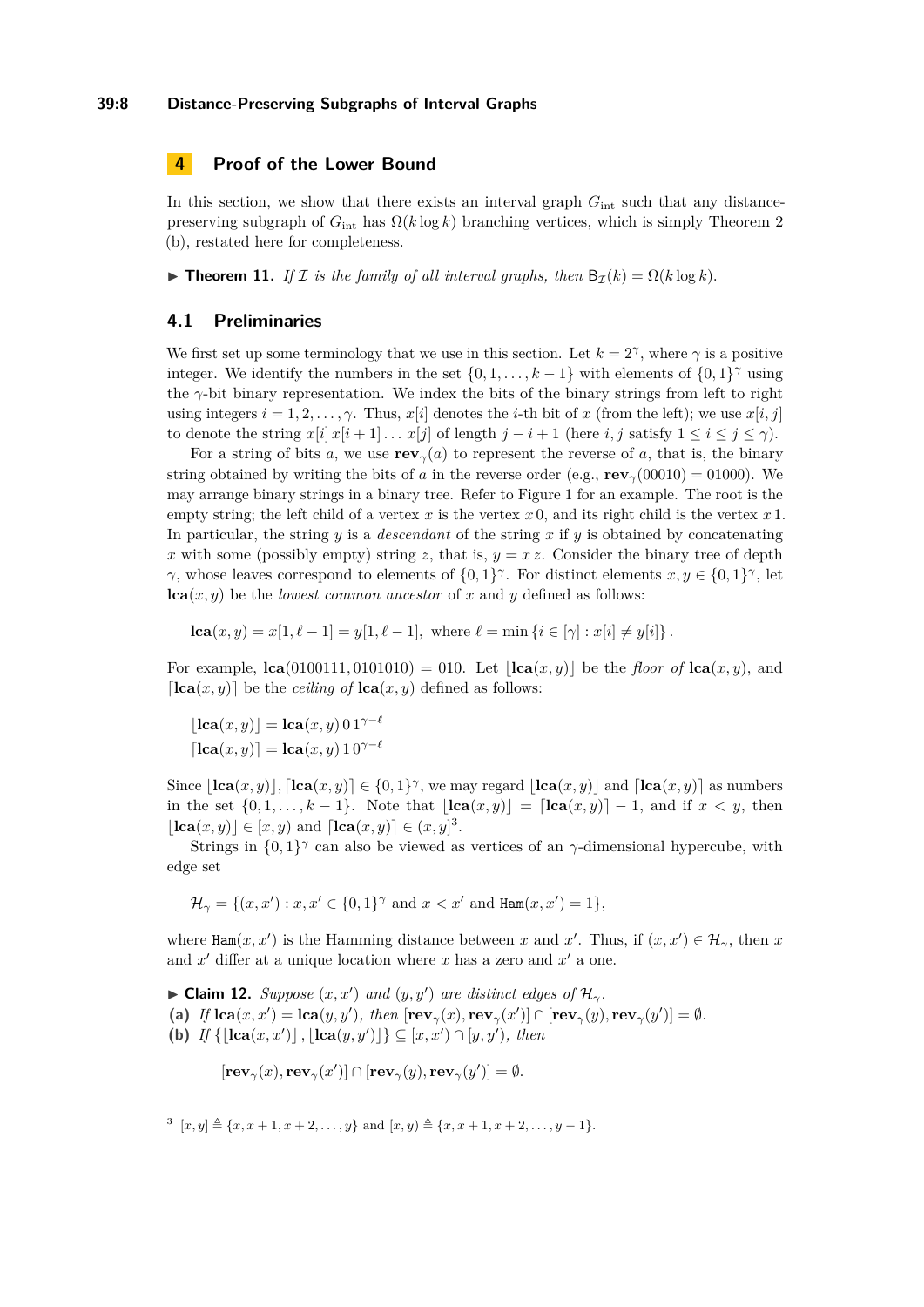<span id="page-8-0"></span>

**Figure 1** A complete binary tree of height  $\gamma$  having  $k = 2^{\gamma}$  leaves. In this example,  $\gamma = 5$ ,  $x = 01001$  and  $y = 01101$ . Thus,  $\text{Ham}(x, y) = 1$  and  $|\text{lea}(x, y)| = 2$ .

**Proof.** Although part (b) implies part (a), it is easier to show part (a) first, and then derive part (b) from it. For part (a), let  $|\text{lca}(x, x')| = |\text{lca}(y, y')| = \ell - 1$ . Let  $a, b \in \{0, 1\}^{\gamma - \ell}$  be such that

$$
a = x[\ell + 1, \gamma] = x'[\ell + 1, \gamma] \neq y[\ell + 1, \gamma] = y'[\ell + 1, \gamma] = b.
$$

In particular, we have  $a \neq b$  (implying  $\mathbf{rev}_{\gamma-\ell}(a) \neq \mathbf{rev}_{\gamma-\ell}(b)$ ). Note that  $\mathbf{rev}_{\gamma}(a)$  represents the  $\gamma - \ell$  most significant bits of **rev**<sub> $\gamma$ </sub>(*x*) and **rev**<sub> $\gamma$ </sub>(*x*'); similarly, **rev**<sub> $\gamma$ </sub>(*b*) represents the  $\gamma - \ell$  most significant bits of **rev**<sub>*γ*</sub>(*y*) and **rev**<sub>*γ*</sub>(*y*<sup> $\prime$ </sup>).

If  $rev_{\gamma-\ell}(a) < rev_{\gamma-\ell}(b)$  then  $rev_{\gamma}(x') < rev_{\gamma}(y)$ ; and if  $rev_{\gamma-\ell}(b) < rev_{\gamma-\ell}(a)$  then  $rev_{\gamma}(y') < rev_{\gamma}(x)$ . In either case,  $[rev_{\gamma}(x), rev_{\gamma}(x')]$  and  $[rev_{\gamma}(y), rev_{\gamma}(y')]$  are disjoint, proving part (a).

Next, consider part (b). Suppose  $|\textbf{lca}(x, x)|$ ,  $|\textbf{lca}(y, y')| \in [x, x') \cap [y, y']$ . Since every  $p \in [x, x']$  is a descendant of  $lca(x, x')$ , we conclude that  $lca(y, y')$  is a descendant of **lca** $(x, x')$ . Similarly, **lca** $(x, x')$  is a descendant of **lca** $(y, y')$ . But then **lca** $(x, x') =$ **lca** $(y, y')$ , and part  $(b)$  follows from part  $(a)$ .

## **4.2 Manhattan Graphs**

In this section, we describe a directed grid graph  $G_k^{\text{bit}}$  (which we refer to as the Manhattan graph) with  $3k$  terminals. We show that any distance-preserving subgraph of  $G_k^{\text{bit}}$  has  $\Omega(k \log k)$  branching vertices. The graph has  $k^2 + 2k$  vertices arranged in a square grid. The vertices and edges of  $G_k^{\text{bit}}$  are defined as follows. [\(Figure 2](#page-9-0) makes this definition easier to understand.)

**1.**  $V(G_k^{\text{bit}}) = \{0, 1, 2, \ldots, k - 1\} \times \{-1, 0, 1, \ldots, k\}.$ 

**2.** There are three kinds of edges: horizontal, upward and downward; the edge set is given by  $E(G_k^{\text{bit}}) = E_{\text{hor}} \cup E_{\text{up}} \cup E_{\text{down}}$ , where

$$
E_{\text{hor}} = \{((i, j), (i, j + 1)) : i = 0, 1, \dots, k - 1 \text{ and } j = -1, 0, \dots, k - 1\};
$$
  
\n
$$
E_{\text{up}} = \{((i_1, j), (i_2, j)) : 0 \le i_2 < i_1 \le k - 1 \text{ and } j = -1, 0, \dots, k\};
$$
  
\n
$$
E_{\text{down}} = \{((i_1, j), (i_2, j)) : 0 \le i_1 < i_2 \le k - 1 \text{ and } j = -1, 0, \dots, k\}.
$$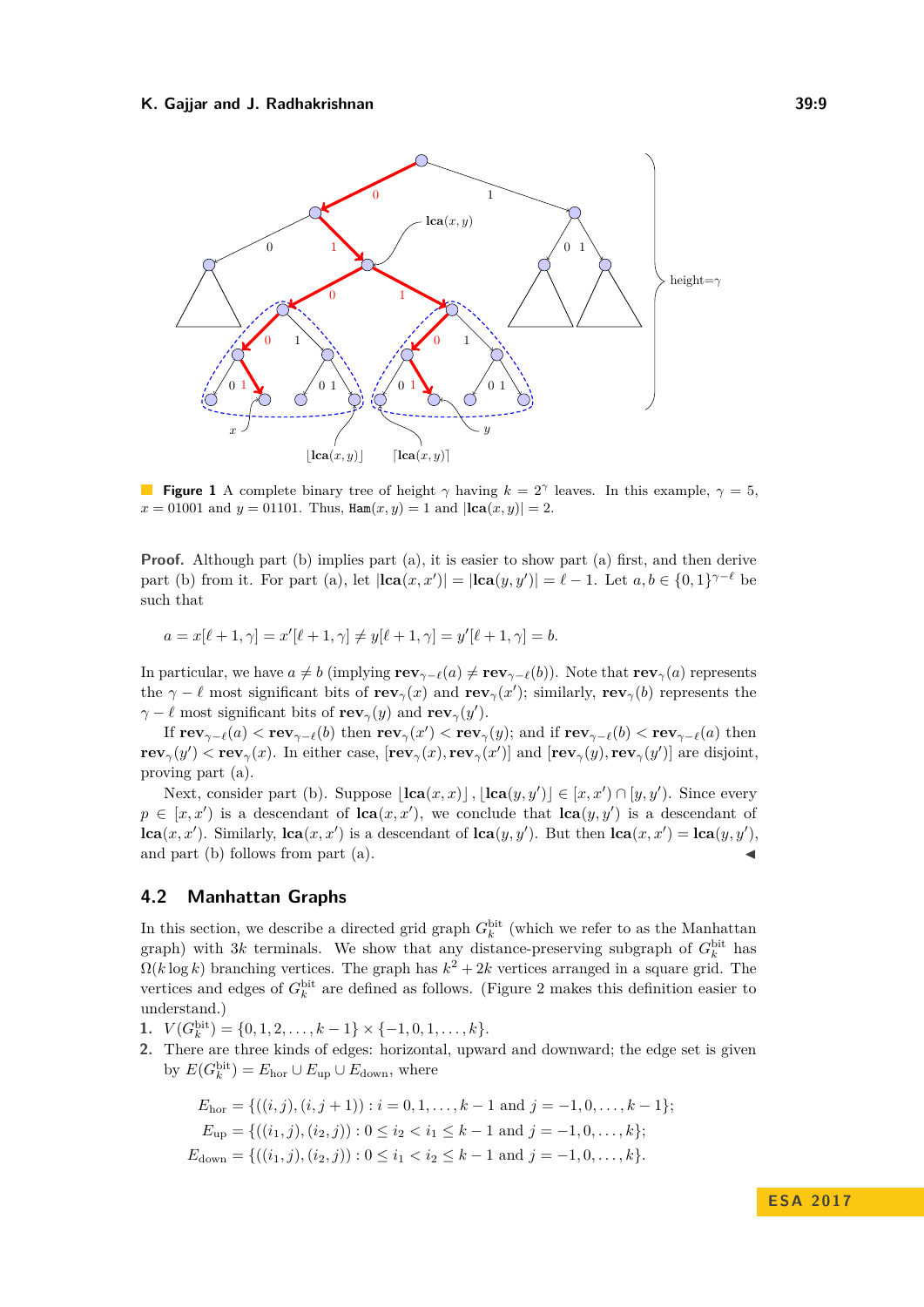#### <span id="page-9-0"></span>**39:10 Distance-Preserving Subgraphs of Interval Graphs**



**Figure 2** The bit-reversal permutation matrix for *k* = 16. Each cell represents a vertex: the blue cells represent the terminal vertices of  $T_{mid}$ ; all the other vertices are non-terminals. Edges are named horizontal, upward and downward in the natural way.

**3.** The edge weights are given by the function  $w : E(G_k^{\text{bit}}) \to \{0,1\}$ , defined as follows:  $w(e) = 1$  if  $e \in E_{\text{hor}} \cup E_{\text{up}}$ , and  $w(e) = 0$  if  $e \in E_{\text{down}}$ .

The set of terminals are of the form  $T = T_{\text{left}} \cup T_{\text{mid}} \cup T_{\text{right}}$ , where

$$
T_{\text{left}} = \{0, 1, \dots, k - 1\} \times \{-1\},
$$
  
\n
$$
T_{\text{right}} = \{0, 1, \dots, k - 1\} \times \{k\};
$$
  
\n
$$
T_{\text{mid}} = \{(\mathbf{rev}_{\gamma}(i), i) : i = 0, 1, \dots, k - 1\}.
$$

This completes the definition of  $G_k^{\text{bit}}$ .

Fix an optimal distance-preserving subgraph  $H_k^{\text{bit}}$  of  $G_k^{\text{bit}}$ . We shall show that  $H_k^{\text{bit}}$  has  $\Omega(k \log k)$  vertices of degree at least 3.

<span id="page-9-1"></span>▶ **Lemma 13.**  $V(H_k^{\text{bit}}) = V(G_k^{\text{bit}})$  and  $E_{\text{hor}} \subseteq E(H_k^{\text{bit}})$ .

**Proof.** Note that the *unique* shortest path between the terminals  $(i, -1)$  and  $(i, k)$  is precisely  $((i, -1), (i, 0), \ldots, (i, k))$ . Thus, all vertices and all horizontal edges in the *i*-th row of  $G_k^{\text{bit}}$ must be part of  $H_k^{\text{bit}}$ . John J. M. Maria and J. M. Maria and J. M. Maria and J. M. Maria and J. M. Maria and J. M. Maria and J. M. M

It follows from [Theorem 13](#page-9-1) that every non-terminal vertex in  $H_k^{\text{bit}}$  has degree at least two, namely the two horizontal edges incident on it.

*Special edges:* From now on, we rely solely on the fact that  $H_k^{\text{bit}}$  is distance-preserving for every pair of terminals in  $T_{\text{mid}}$ , i.e. we prove the stronger statement that just preserving terminal distances in  $T_{mid}$  requires  $\Omega(k \log k)$  branching vertices.

Order the vertices in  $T_{mid}$  as  $t_0, t_1, \ldots, t_{k-1}$ , where  $t_i = (\mathbf{rev}_{\gamma}(i), i)$ . Note that these terminals appear in different rows and columns. Consider the following pairs of terminals.

$$
T_{\text{twins}} = \{ (t_i, t_j) : (i, j) \in \mathcal{H}_{\gamma} \}.
$$

For each twin  $(t_i, t_j)$ , fix  $P(i, j)$ , a path of minimum distance between  $t_i$  and  $t_j$  in  $H_k^{\text{bit}}$ . We are now set to formally define special edges.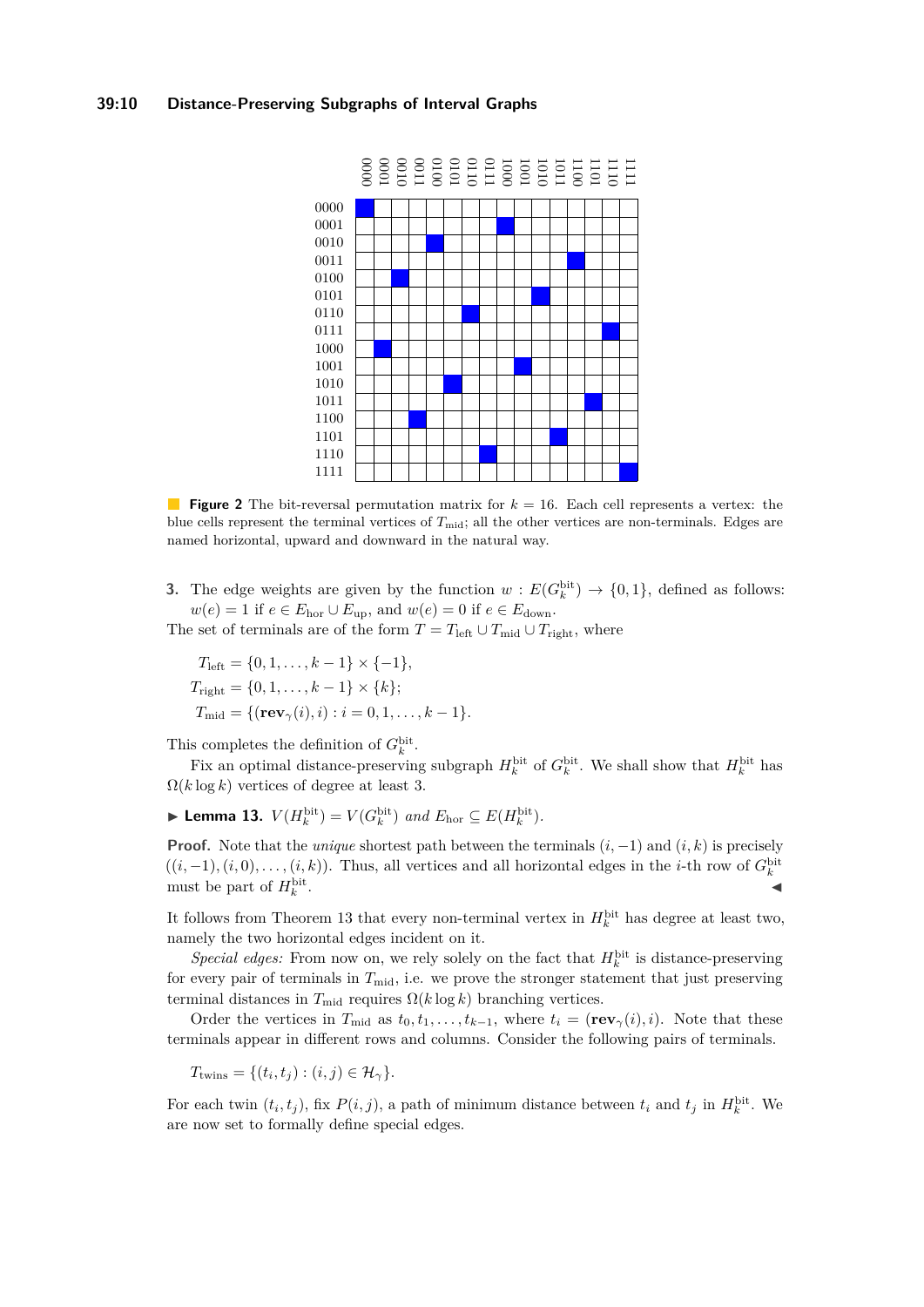$\blacktriangleright$  **Definition 14.** Let  $\text{spcl}(i,j) = ((r_{ij}, |\text{lca}(i,j)|), (r_{ij}, |\text{lca}(i,j)|))$  be an edge of  $P(i,j)$ , where  $\mathbf{rev}_\gamma(i) \leq r_{ij} \leq \mathbf{rev}_\gamma(j)$ . (By [Theorem 15,](#page-10-0) such an edge exists.) Let  $\mathbf{spcl} =$  $\{\textbf{spcl}(i, j) : (t_i, t_j) \in T_{\text{twins}}\}.$ 

<span id="page-10-0"></span>▶ **Lemma 15.** *Let*  $(t_i, t_j)$  ∈  $T_{\text{twins}}$ *; let*  $\ell = \lfloor \text{lca}(i, j) \rfloor$ *. Then, there is an*  $r_{ij}$  ∈  $[\mathbf{rev}_\gamma(i), \mathbf{rev}_\gamma(j)]$  *such that*  $P(i, j)$  *contains the edge*  $((r_{ij}, \ell), (r_{ij}, \ell+1))$ *.* 

**Proof.** We have  $i < j$ ,  $t_i = (\mathbf{rev}_\gamma(i), i)$  and  $t_j = (\mathbf{rev}_\gamma(j), j)$ . Also note that since  $(i, j) \in \mathcal{H}_{\gamma}$ , **rev**<sub>*γ*</sub>(*i*)  $\lt$  **rev**<sub>*γ*</sub>(*j*). Thus,  $d(i, j) = j - i$ , and the shortest path  $P(t_i, t_j)$  goes from column *i* to column *j* and never skips a column. Since  $\ell \in [i, j)$ , there must be an edge in  $P(i, j)$  of the form  $((r_{ij}, \ell), (r_{ij}, \ell+1))$  (say, the edge of  $P(i, j)$  that leaves column  $\ell$  for the last time). We claim that  $r_{ij} \in [\mathbf{rev}_\gamma(i), \mathbf{rev}_\gamma(j)]$ . For otherwise,  $P(i, j)$  would contain an edge in  $E_{\text{up}}$ . Then, apart from the  $j - i$  edges from  $E_{\text{hor}}$ ,  $P(i, j)$  would contain an additional edge from  $E_{\text{up}}$  of weight 1; that is, the length of  $P(i, j)$  would be at least  $j - i + 1$ —contradicting the fact that  $d(i, j) = j - i$ .

 $\blacktriangleright$  **Lemma 16** (Key lemma). *Suppose*  $(t_x, t_{x'})$  *and*  $(t_y, t_{y'})$  *are distinct pairs in*  $T_{\text{twins}}$  *such that their special edges are in the same row r, that is,*

$$
\mathbf{spcl}(x, x') = ((r, \alpha), (r, \alpha + 1))
$$

$$
\mathbf{spcl}(y, y') = ((r, \beta), (r, \beta + 1)),
$$

*where*  $\alpha = [\textbf{lca}(x, x')]$  *and*  $\beta = [\textbf{lca}(y, y')]$ *.* 

- (a) *Then,*  $\alpha \neq \beta$ *. In particular,*  $\text{spcl}(x, x') \neq \text{spcl}(y, y')$ *.*
- **(b)** *Suppose*  $\alpha < \beta$ *. Then, there exists an*  $\ell \in [\alpha + 1, \beta]$  *such that*  $(r, \ell)$  *is either a branching vertex or a terminal in*  $H_k^{\text{bit}}$ .

**Proof.** Part (a) follows from [Claim 12](#page-7-1) (a). Consider part (b). By our definition of special edge,  $r \in [rev_{\gamma}(x),rev_{\gamma}(x')]$  and  $r \in [rev_{\gamma}(y),rev_{\gamma}(y')]$ . So,  $[rev_{\gamma}(x),rev_{\gamma}(x')] \cap$  $[\mathbf{rev}_{\gamma}(y), \mathbf{rev}_{\gamma}(y')] \neq \emptyset$ , and by [Claim 12](#page-7-1) (b) (in the contrapositive) either  $\alpha \notin [y, y')$  or  $\beta \notin [x, x']$ . If  $\alpha \notin [y, y')$ , **spcl** $(x, x')$  is not on  $P(y, y')$ . The first vertex in row *r* that is part of  $P(y, y')$  is in a column  $\ell \in [\alpha + 1, \beta]$ . Then,  $(r, \ell)$  is either a branching vertex or the terminal  $t_y$ . On the other hand, if  $\beta \notin [x, x')$ , then the last vertex of  $P(t_x, t_{x'})$  in row *r* lies in a column  $\ell \in [\alpha + 1, \beta]$ , so  $(r, \ell)$  is either a branching vertex or the terminal  $t_{x'}$ .

#### <span id="page-10-1"></span>► Corollary 17.

- (a)  $|\textbf{spcl}| = |T_{\text{twins}}| = k \log k/2$  *(since*  $|T_{\text{twins}}| = |\mathcal{H}_{\gamma}| = k \log k/2$ *).*
- **(b)** *If two edges in* **spcl** *fall in the same row, then there is a branching vertex or a terminal separating them.*
- <span id="page-10-2"></span>**Findment 18.**  $H_k^{\text{bit}}$  has  $\Omega(k \log k)$  branching vertices.

**Proof.** For each  $i \in \{0, 1, \ldots, k-1\}$ , let  $\delta_i$  be the number of distinct edges in **spcl** in row *i*. Then, by [Theorem 17](#page-10-1) (a), we have

$$
\sum_{i=0}^{k-1} \delta_i = |\mathbf{spcl}| = \left(\frac{k \log k}{2}\right).
$$

Furthermore, [Theorem 17](#page-10-1) (b) implies that there are at least  $\delta_i - 2$  many branching vertices of the form  $(i, x)$  in  $H_k^{\text{bit}}$ , where  $0 \le x \le k - 1$ . Thus, the total number of branching vertices in  $H_k^{\text{bit}}$  is at least

$$
(\delta_0 - 2) + (\delta_1 - 2) + \dots + (\delta_{k-1} - 2) = \left(\sum_{i=0}^{k-1} \delta_i\right) - 2k = \left(\frac{k \log k}{2}\right) - 2k.
$$

Since this quantity is  $\Omega(k \log k)$ , this completes the proof.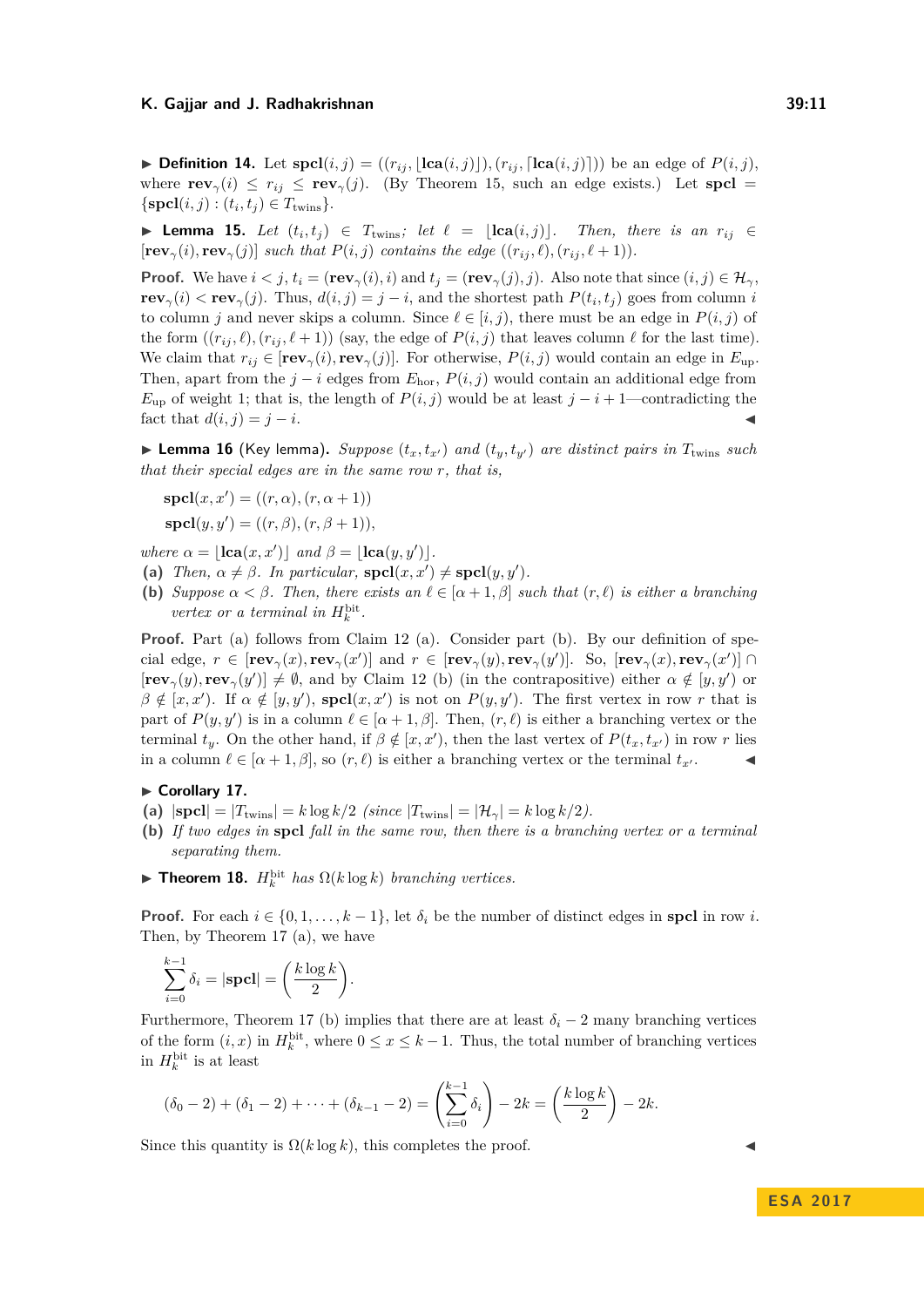#### **39:12 Distance-Preserving Subgraphs of Interval Graphs**

## **4.3 Translating the Lower Bound to Interval Graphs**

In this section, we present an interval graph  $G_{int}$  with  $O(k)$  terminals, for which every distance-preserving subgraph has  $\Omega(k \log k)$  branching vertices. Our lower bound relies on the lower bound for the Manhattan graph shown in the previous section. Let us describe the interval graph. Let  $\mathcal J$  be the set of intervals.

$$
\mathcal{J} = \{ [x, x+1] : x = -1, -1+1/k, \dots, -1/k, 0, \dots, k, k+1/k, \dots, k+1-1/k \}.
$$

Thus, we have unit intervals starting at all integral multiples of  $1/k$  in the range  $[-1, k + 1]$  $1 - 1/k$ ; in all we have  $k(k+2)$  intervals in J. These intervals naturally define an interval graph. Furthermore, the edges of *G*int are *directed* as follows. Orient the edges of *G*int *from* an earlier interval *to* a later interval, i.e.  $([x, x+1], [y, y+1])$  is a directed edge *from*  $[x, x+1]$ *to* [ $y, y + 1$ ] if and only if  $x < y \leq x + 1$ . Note that this orientation does not affect shortest paths. Any shortest path from  $[i, i + 1]$  to  $[j, j + 1]$  (where  $i < j$ ) in the undirected interval graph is also a valid directed shortest path in  $G_{\text{int}}$ . Also,  $G_{\text{int}}$  has  $k^2 + 2k$  vertices, which (surprisingly?) is the number of vertices in the Manhattan graph of the previous section. In fact, the connection is deeper. Let us arrange the intervals in a two-dimensional array

$$
\mathbf{A} = \langle a_{i,j} : i = 0, \dots, k-1 \text{ and } j = -1, 0, \dots, k \rangle,
$$

where  $a_{ij}$  corresponds to the interval  $[j + (k-1-i)/k, j+1+(k-1-i)/k]$ . Thus, the first k intervals of  $\mathcal J$  occupy the left most column of the array  $\mathbf A$  (from bottom to top); the next *k* intervals occupy the next column (again from bottom to top), and so on. It is easy to check that, after this arrangement, the directed edges of *G*int are of three types: horizontal, upward and slanting.

$$
E_{\text{hor}}(G_{\text{int}}) = \{(a_{i,j}, a_{i,j+1}) : 0 \le i \le k-1 \text{ and } -1 \le j \le k-1\};
$$
  
\n
$$
E_{\text{up}}(G_{\text{int}}) = \{(a_{i,j}, a_{i',j}) : 1 \le i \le k-1 \text{ and } 0 \le i' < i \text{ and } -1 \le j \le k \};
$$
  
\n
$$
E_{\text{slant}}(G_{\text{int}}) = \{(a_{i,j}, a_{i',j+1}) : 0 \le i \le k-2 \text{ and } i < i' \le k-1 \text{ and } -1 \le j \le k-1\}.
$$

Thus,  $E(G_{\text{int}}) = E_{\text{hor}}(G_{\text{int}}) \cup E_{\text{up}}(G_{\text{int}}) \cup E_{\text{slant}}(G_{\text{int}})$ . All edges in  $E(G_{\text{int}})$  have weight 1. This 2d array can be viewed as a  $k \times (k+2)$  grid, and we place terminals in this graph at the same 3*k* locations as in the Manhattan graph. This completes the description of  $G_{\text{int}}$ . Using the lower bound shown for Manhattan graphs in the previous section [\(Theorem 18\)](#page-10-2), we complete the proof of [Theorem 11.](#page-7-2) (Details appear in the full version of the paper.)

**Acknowledgments.** We are grateful to Nithin Varma and Rakesh Venkat for introducing us to the problem and helping with the initial analysis of shortest paths in interval graphs, and for their comments at various stages of this work. We would also like to thank the anonymous reviewers of this paper for their helpful suggestions and comments.

#### **References**

<span id="page-11-0"></span>**<sup>1</sup>** Yun Kuen Cheung, Gramoz Goranci, and Monika Henzinger. Graph Minors for Preserving Terminal Distances Approximately - Lower and Upper Bounds. In *43rd International Colloquium on Automata, Languages, and Programming (ICALP 2016)*, volume 55 of *Leibniz International Proceedings in Informatics (LIPIcs)*, pages 131:1–131:14, Dagstuhl, Germany, 2016. Schloss Dagstuhl–Leibniz-Zentrum fuer Informatik. [doi:10.4230/LIPIcs.ICALP.](http://dx.doi.org/10.4230/LIPIcs.ICALP.2016.131) [2016.131](http://dx.doi.org/10.4230/LIPIcs.ICALP.2016.131).